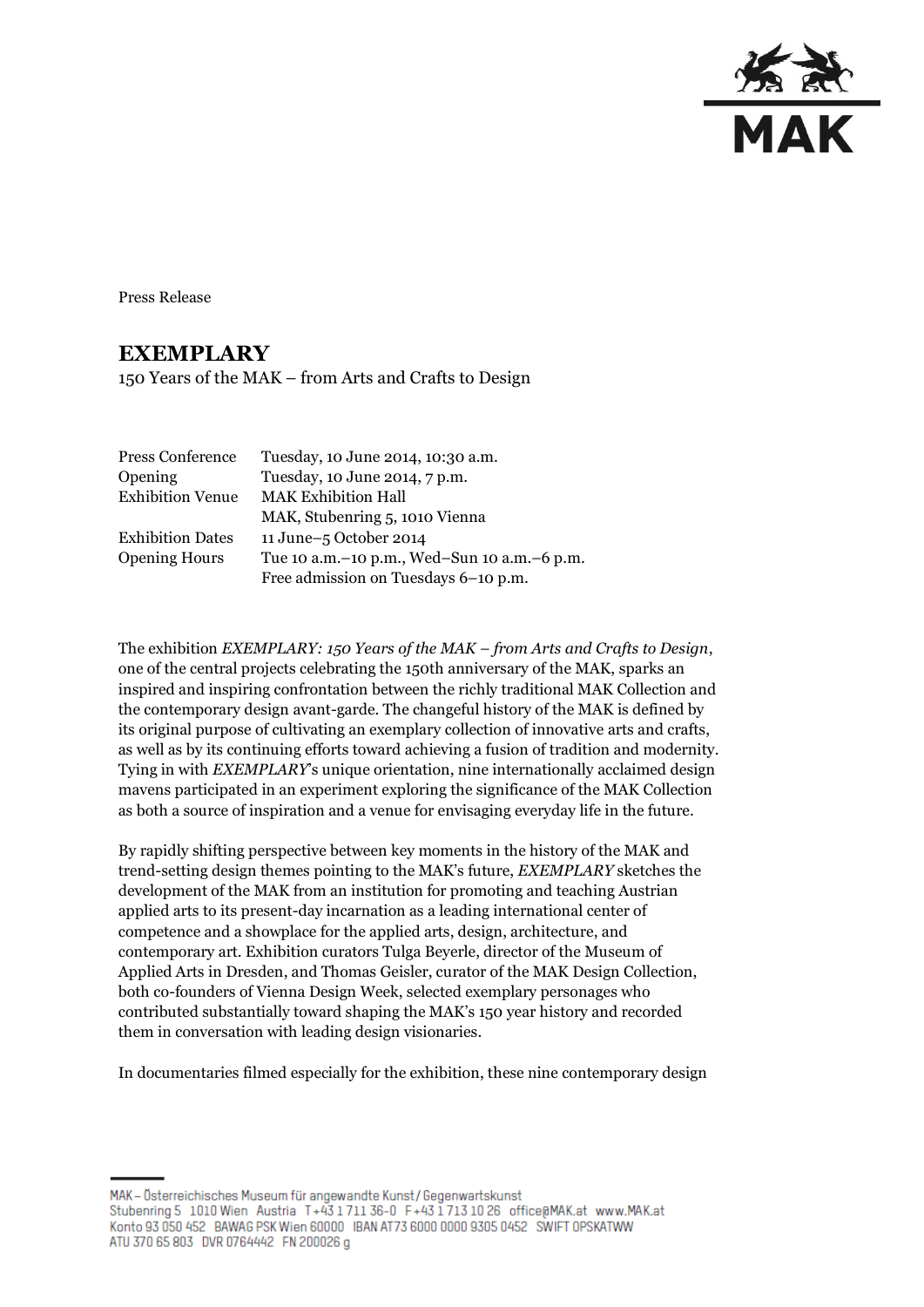

experts engage in lively discussions with a person of their choice to suss out the future of the applied arts and the museums committed to their cultivation. In parallel, by using exemplary design objects as catalysts to kindle the imagination, they envision possible future topics and expansions to the internationally renowned, one-of-a-kind MAK Collection.

Thus, design duo Dunne & Raby—**Fiona Raby,** professor of industrial design at the University of Applied Arts Vienna, and **Tony Dunne,** who together founded the faculty of Design Interaction at the Royal College of Art in London and in their work, pursue a speculative design approach—meet up with the British production designer Alex McDowell (*Minority Report*, 2002 etc.) to discuss the influence of science fiction and social fiction on the material reality of everyday culture. As their contribution to the exhibition, they selected passages of text from Edward Bellamy's *Looking Backward: 2000–1887* (1888) and Margaret Atwood's *Oryx and Crake* (2014), books that include both utopian and dystopian product descriptions.

Likewise, **Jan Boelen**, founder and director of the Z33 House for contemporary art in Hasselt, Belgium, and head of the Social Design Department at the Design Academy in Eindhoven, engages in a dialog with Indy Johar, a London-based architect and designer of digital platforms for co-working, to explore newly designed systems that go beyond current industrial society and its modes of production. *Curiosity Cabinet* (2014) by Netherlands-based Commonplace Studio, which includes various projects at the intersection of the digital and the analog, triggers a discussion wherein Boelen poses questions about authorship, ownership, and intellectual property rights—issues that are very relevant for a museum.

Designer **Konstantin Grcic** talks to author and science journalist Hubert Filser (*Süddeutsche Zeitung* etc.), a trained physicist, about the slow demise of furniture design and points to the exemplary attitude of colleagues like Maarten van Severen, Philippe Starck, and Jasper Morrison, as well as to the leadership of design enterprises such as Muji, Magis, and Mattiazzi. His choice of objects includes design classics like Starck's TV *Jim Nature* (1994), Maarten van Severen's lounge chair LC95A (1993– 1995), Morrison's *Plywood Chair* (1988), as well as pictures and texts that lend expression to his "cosmos of the exemplary".

New York-based Austrian graphic designer **Stefan Sagmeister** talks with **Elfie Semotan**, an artist and photographer who has left her mark on the fashion world from both sides of the camera lens, about the transformative power of icons in 2D and 3D an antique Persian Quran, Japanese poster art by Tadanori Yokoo or Makoto Saitto, the 3D-printed sofa *Random Pak Twin* (2006) by Marc Newson, or the classic car *Jaguar*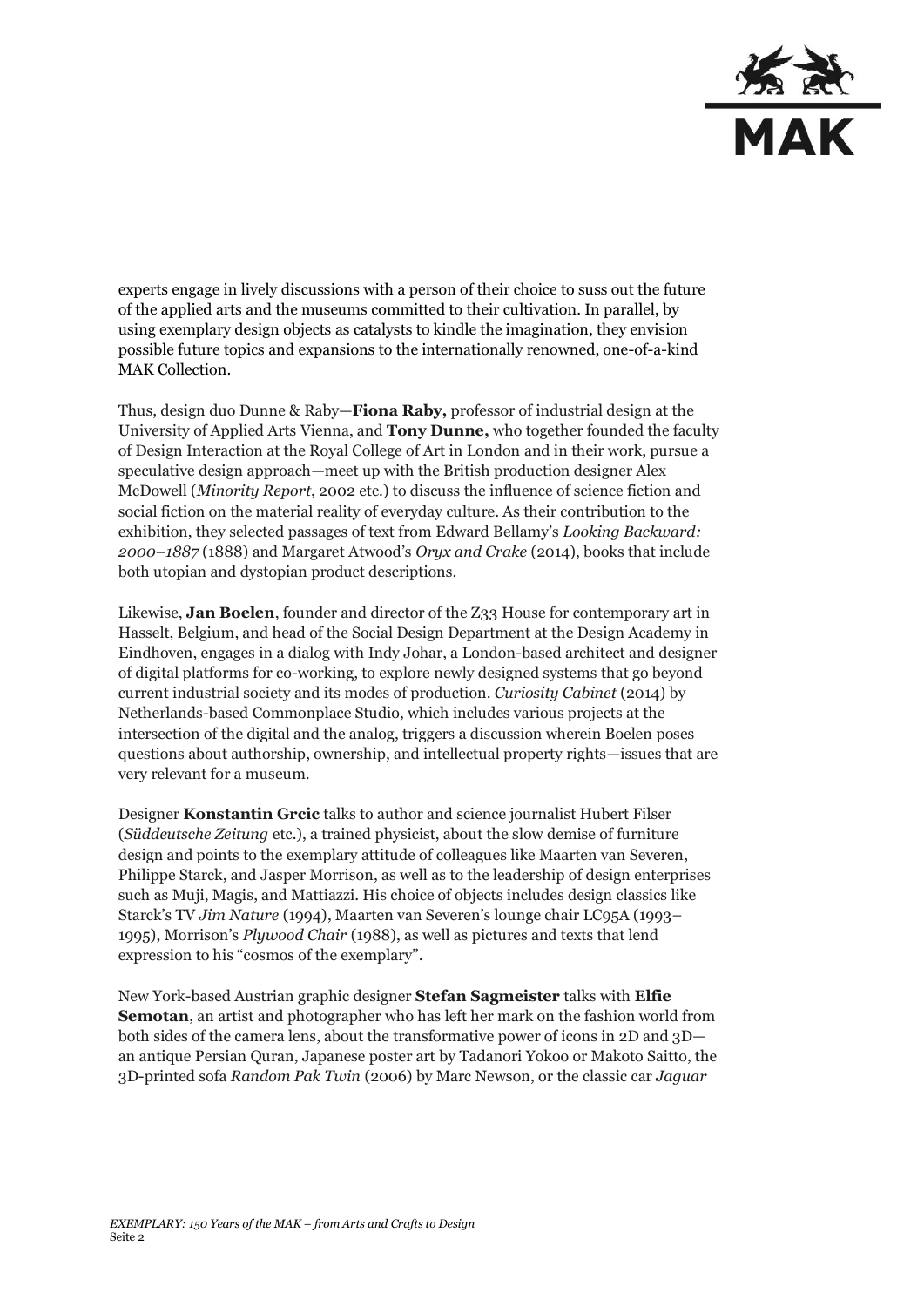

*E-Type* (1961)—and their significance in a collection that showcases the exemplary. Naturally, this dialog and Sagmeister's selection are about "pure beauty".

Design researcher and head of the Design Research Lab at the Berlin University of the Arts, **Gesche Joost**, who is also an emissary to the European Parliament on behalf of the German federal government for topics related to the Internet and the digital age, meets with German sociologist and futurologist **Harald Welzer** to examine emerging trends in the workplace, where new technologies like 3D printing and DIY manufacturing are redefining roles. Joost uses her selection to discuss open source practices and platforms like Creative Commons (creativecommons.org) and *Adhocracy*  (adhocracy.de), also manifest design like the *One-Sqm-House* (2012) by Berlin Hartz IV furniture designer Le Van Bo, and vegetables by Culinary Misfits that are not in conformance with EU standards.

New technologies are also a hot topic for **Sabine Seymour**, founder of Moondial and a fashion technologist at the intersection of academic, cultural, and economic research and development in her work at Parsons The New School for Design, the Eyebeam Art+Technology Center, New York, the *MAK FASHION Lab*, Intel, DuPont, and Johnson Controls, among others. With a focus on designs by Iris van Herpen, Hussein Chalyan, Albert Kriemler (Akris), Neri Oxman, and Asher Levine, she talks to Niyazi Serdar Sarıçiftçi, head of the Institute for Organic Solar Cells at the Johannes Kepler University in Linz, about future developments in fashion and smart fabrics. Her curatorial eye was drawn to several items, among them *Google Glass* (2014), an accessory that turns glasses into a digital interface and is on view in Austria for the first time.

With her team at Participle, **Hilary Cottam** uses methods such as design thinking to come up with solutions-oriented approaches in the areas of healthcare and geriatric care, job placement, and in the formation of self-help groups. A social researcher, she was chosen UK Designer of the Year in 2005. Through her work as a social entrepreneur, she is continually developing institutional models that supply statistics and facts for improving the British welfare system. In conversation with designer Jennie Winhall, who has been involved in many Participle projects, Cottam discusses her approaches to social design processes. With British reformer William Beveridge (1879–1963) as their inspiration, Cottam and Winhall conceived the visionary program *Beveridge 4.0* (2008). Their "product" is a better society, something that is difficult to exhibit or archive in a museum, however!

Art and architecture critic **Hans-Ulrich Obrist,** co-director and curator at the Serpentine Gallery in London**,** is interested in unrealized projects. Taking as examples a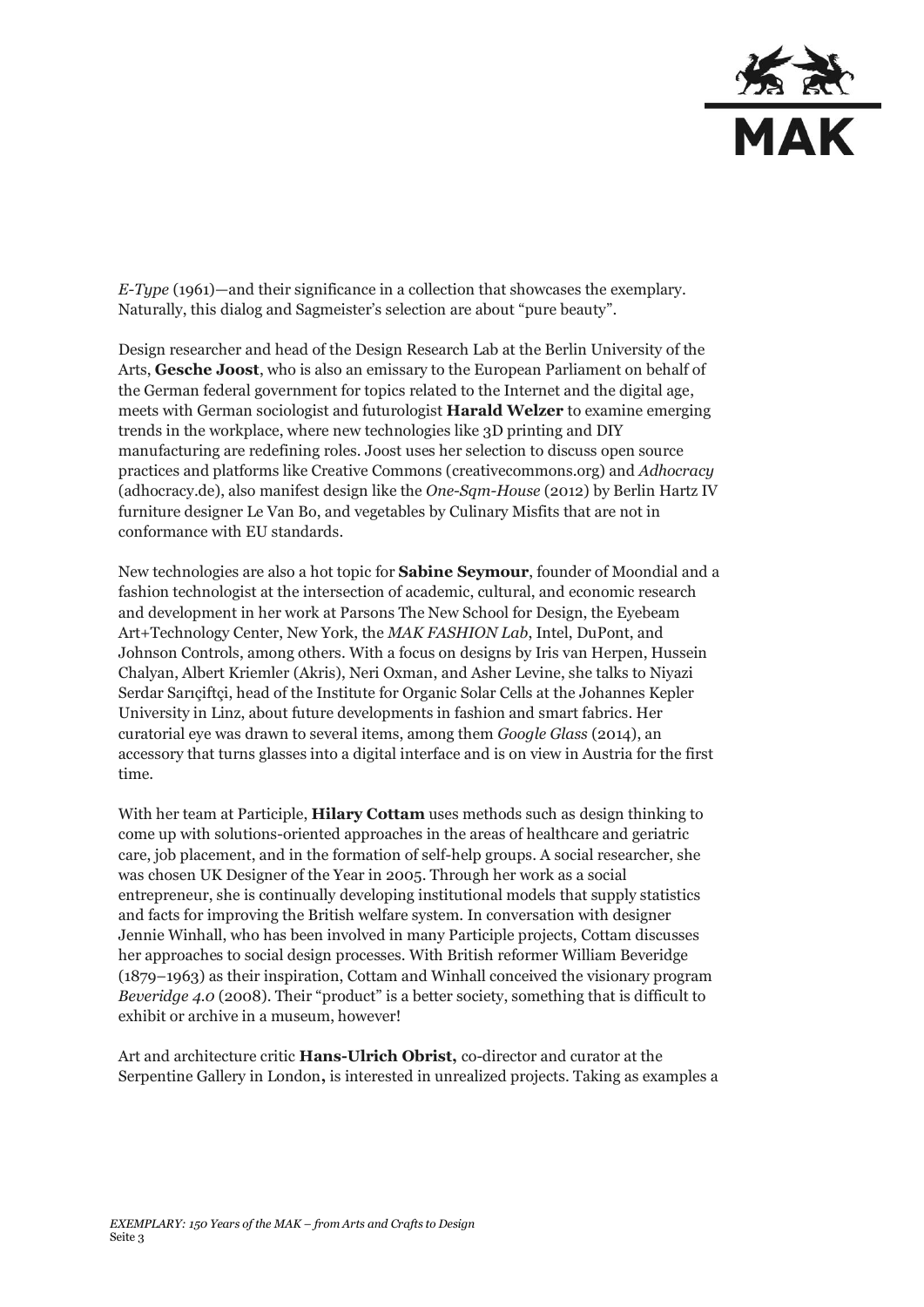

number of projects that never came to fruition by designers such as Irma Boom, Matthew Carter, Nathaniel Corum, Martina Gamper, Hella Jongerius, Emily Pilloton, and Casey Reas, he discusses how failure affects the future in his dialog with design commentator Alice Rawsthorn, a design critic at the *International New York Times* and a columnist for *Frieze*.

In the conceptual and experimental approaches taken by designers such as Maarten Baas and Nacho Carbonell, trend researcher and former president of the Design Academy Eindhoven **Lidewij Edelkoort** sees transformative powers pushing design in new directions, a topic she delves into with **Jeroen Lutters**, art educator and rector of the Bernard Lievegoed University. Together, they ponder a "School of Universal Learning". In their contribution to the exhibition, they present up-and-coming talent from around the world, including Rodrigo Almeida from South American, Massoud Hassani from Afghanistan, and Brynjar Sigurðarson from Iceland, in addition to established designers like Rai Kawakubo or Issey Miyake.

In *EXEMPLARY,* contemporary perspectives commingle with protagonists and collected objects that tell the story of the MAK's development. Crisscrossing connections that reach back through time tell the story of the MAK, which is presented in the exhibition in a design concept based on a kaleidoscope. Exemplary artists of the Renaissance whose names and profiles in relief adorn the façade of the MAK in a decorative frieze encircling the Ringstrasse building (1868–1871) mark the start of the museum's international reputation. Following their lead, directors, museum staff, artists, collectors, entrepreneurs, and sponsors carried the torch for the next 150 years of the museum's history. The documentary film shown at the entrance to the exhibit, *Das Band [Vorbilder]* (2014), by Pavel Cuzuioc und Michael Schindegger, students of Austrian filmmaker Michael Haneke, highlights the connections along this continuum.

These personages, who include Rudolf von Eitelberger (founding director 1864–1885) and Peter Noever (director 1986–2011) and collectors like Bertha von Pappenheim (1859–1936) and Julius Paul (1867–1938), inspired the curators to select significant objects from the MAK Collection, which, in addition to books, magazines, and archival materials, encompasses around 600,000 objects. The objects were specifically chosen as material examples that document the history of the development of the MAK from arts and crafts to design, including breaking and turning points.

"Even though at the start we questioned whether the exemplars themselves were up-todate, we became convinced of their necessity especially in these times. The museum is the ideal place to make these objects available for viewing and debating. Not to put them on pedestals as untouchable, but to find their place and orientation through our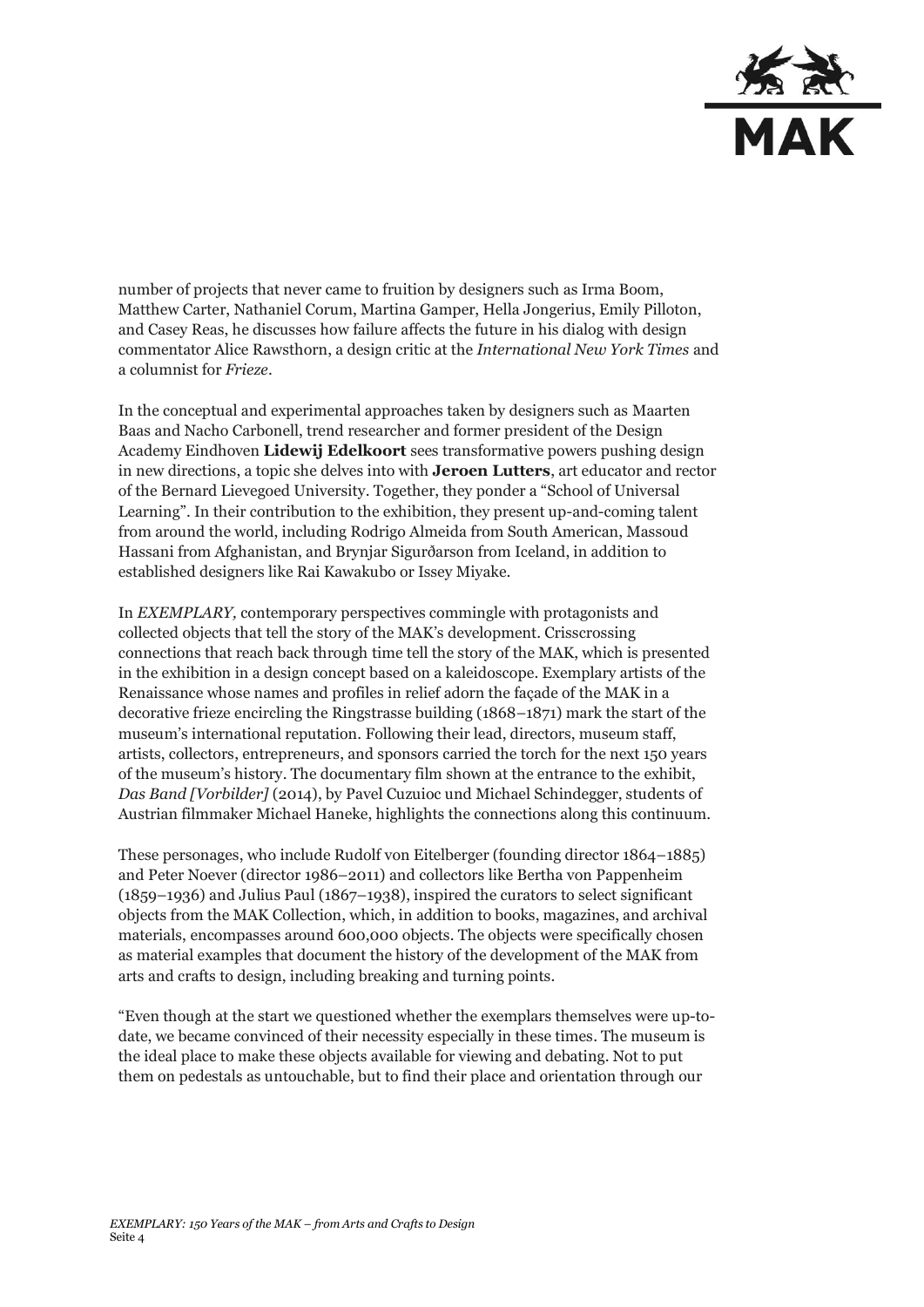

confrontation with them," is how Tulga Beyerle and Thomas Geisler explain their curatorial approach to *EXEMPLARY*, which they set up in partnership with Vienna design firm Lichtwitz Leinfellner visuelle Kultur KG. They found intellectual kinship with German psychoanalyst Margarete Mitscherlich (1917*–*2012), who said the following about her publication *Das Ende der Vorbilder – Vom Nutzen und Nachteil der Idealisierung* (1978) [The End of Exemplars – the Utility and Disadvantage of Idealization]: "We all need ideals, models, goals to guide us, which we can strive to realize. Without them we are subject to a feeling of emptiness; our lively interest in the things of the world and our fellow human beings gets lost".

Accompanying the exhibition is an online participation platform, produced in collaboration with partou e. G.; this ongoing liquid democracy project offers visitors the opportunity to comment on and add their own material to the contemporary exemplary collection: **MAK.at/participate**

## *AFTER-IMAGES: 150 Years of the MAK – Exhibitions in Pictures*

With reference to *EXEMPLARY,* the exhibition *AFTER-IMAGES: 150 Years of the MAK – Exhibitions in Pictures* (MAK Works on Paper Room, 11 June–5 October 2014) uses historical and modern photographs to consider forms of presentation of exhibition topics and spatial concepts in a contemporary context.

The exhibition *AFTER-IMAGES* will be opened simultaneously with *EXEMPLARY*. Curated by Kathrin Pokorny-Nagel, Head of the MAK Library and Works on Paper Collection/Archive

You can find out more about the history of the MAK at MAK.at/en/the\_mak/history.

Pictorial material relating to the exhibition can be downloaded at MAK.at/press.